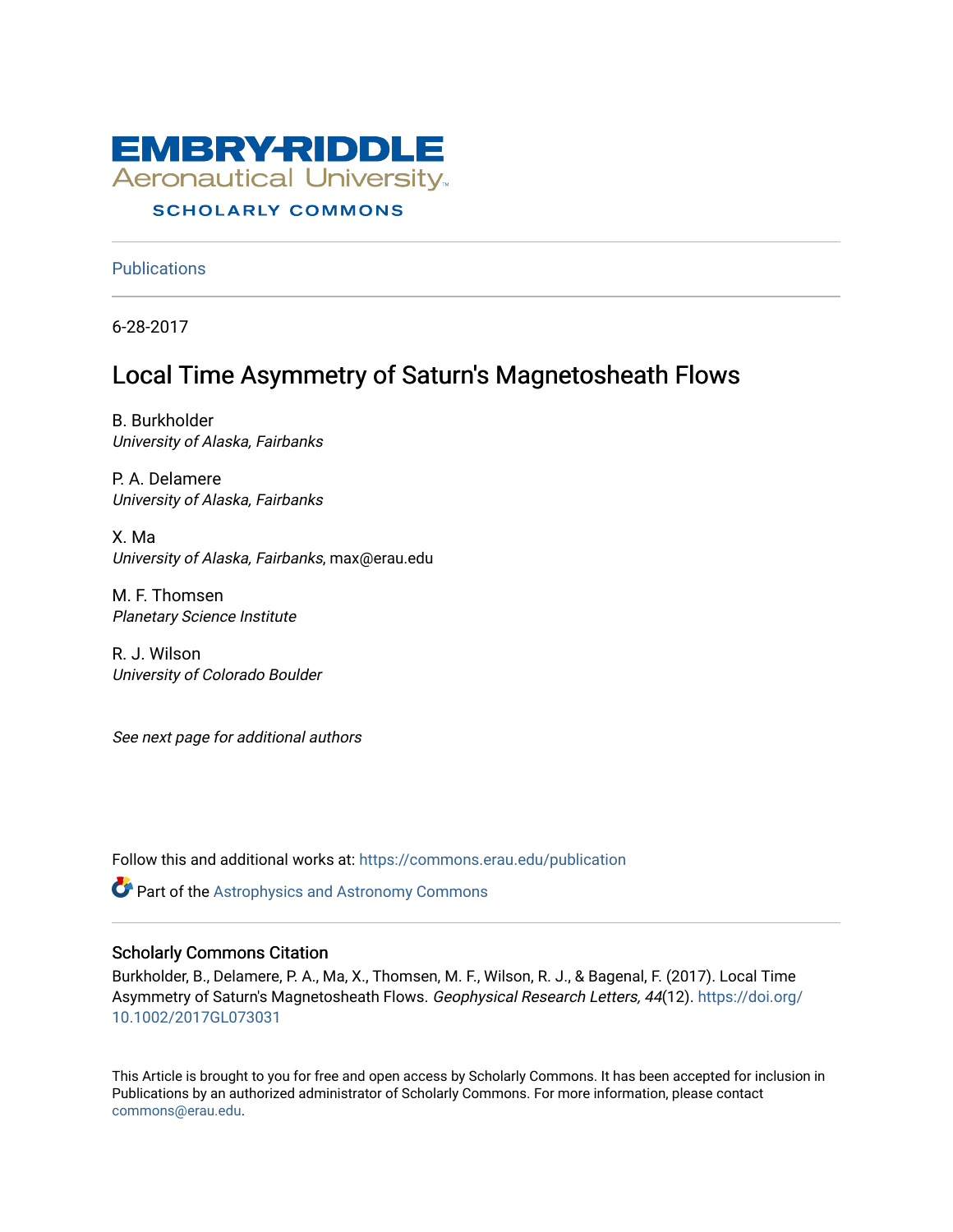### Authors

B. Burkholder, P. A. Delamere, X. Ma, M. F. Thomsen, R. J. Wilson, and F. Bagenal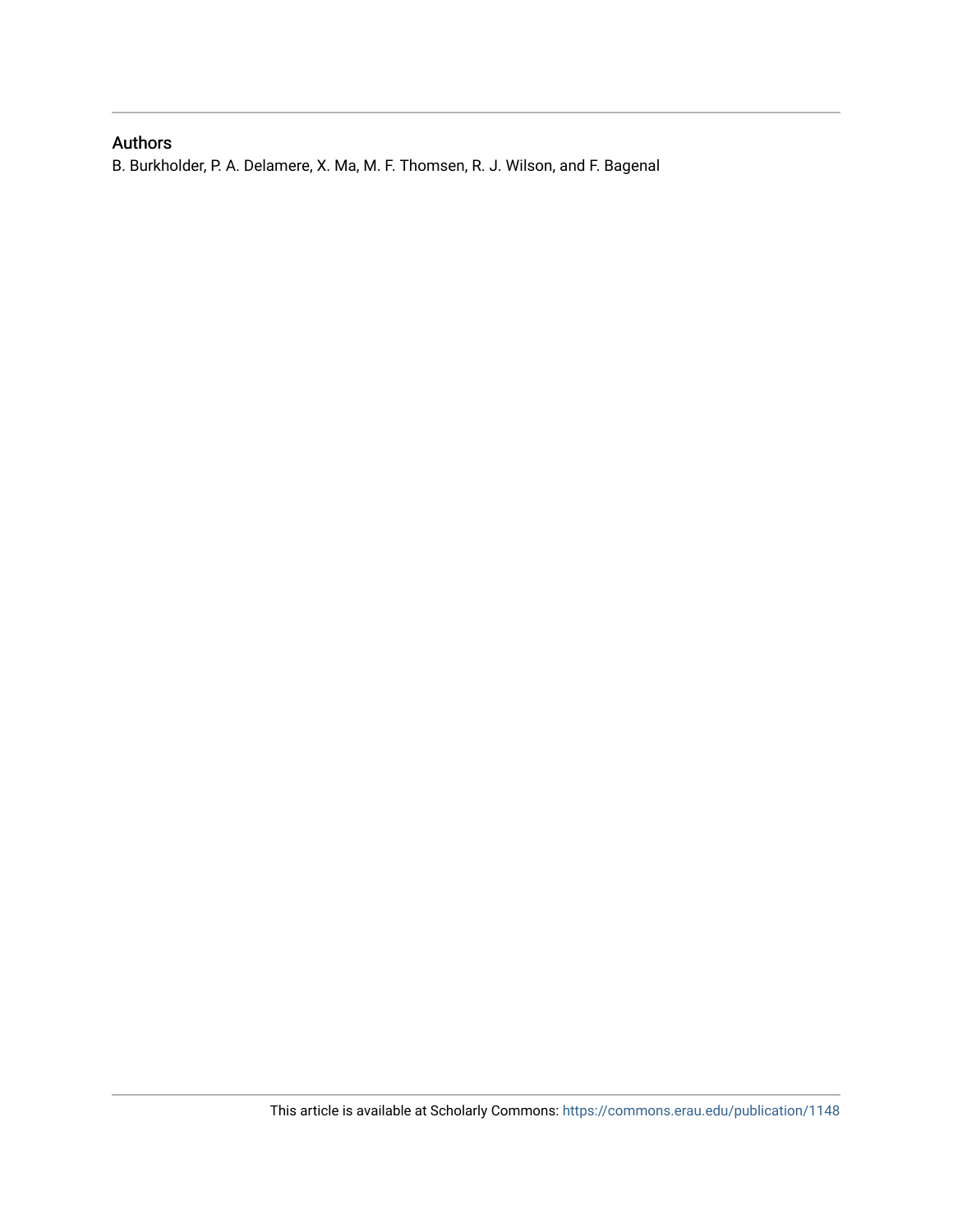# **@AGUPUBLICATIONS**

# **[Geophysical Research Letters](http://onlinelibrary.wiley.com/journal/10.1002/(ISSN)1944-8007)**

### **RESEARCH LETTER**

[10.1002/2017GL073031](http://dx.doi.org/10.1002/2017GL073031)

### **Key Points:**

- The magnitude of Saturn's magnetosheath plasma flow velocity in the azimuthal direction is asymmetric in local time • The magnetopause boundary is
- Kelvin-Helmholtz unstable
- Implications for understanding a viscous-like interaction

**Correspondence to:**

P. A. Delamere, padelamere@alaska.edu

#### **Citation:**

Burkholder, B., P. A. Delamere, X. Ma, M. F. Thomsen, R. J. Wilson, and F. Bagenal (2017), Local time asymmetry of Saturn's magnetosheath flows, Geophys. Res. Lett., 44, 5877–5883, doi:10.1002/ 2017GL073031.

Received 9 FEB 2017 Accepted 27 APR 2017 Accepted article online 2 MAY 2017 Published online 17 JUN 2017

## **Local time asymmetry of Saturn's magnetosheath flows**

**B. Burkholder1 [,](http://orcid.org/0000-0001-8702-5806) P. A. Delamere1, X. Ma[1](http://orcid.org/0000-0003-3942-1649) , M. F. Thomsen<sup>2</sup> [,](http://orcid.org/0000-0003-0140-9265) R. J. Wilson<sup>3</sup> [,](http://orcid.org/0000-0001-9276-2368) and F. Bagenal[3](http://orcid.org/0000-0002-3963-1614)**

<sup>1</sup> Geophysical Institute, University of Alaska Fairbanks, Fairbanks, Alaska, USA, <sup>2</sup>Planetary Science Institute, Tucson, Arizona, USA, <sup>3</sup>Laboratory for Atmospheric and Space Physics, University of Colorado Boulder, Boulder, Colorado, USA

**Abstract** Using gross averages of the azimuthal component of flow in Saturn's magnetosheath, we find that flows in the prenoon sector reach a maximum value of roughly half that of the postnoon side. Corotational magnetodisc plasma creates a much larger flow shear with solar wind plasma prenoon than postnoon. Maxwell stress tensor analysis shows that momentum can be transferred out of the magnetosphere along tangential field lines if a normal component to the boundary is present, i.e., field lines which pierce the magnetopause. A Kelvin-Helmholtz unstable flow gives rise to precisely this situation, as intermittent reconnection allows the magnetic field to thread the boundary. We interpret the Kelvin-Helmholtz instability acting along the magnetopause as a tangetial drag, facilitating two-way transport of momentum through the boundary. We use reduced magnetosheath flows in the dawn sector as evidence of the importance of this interaction in Saturn's magnetosphere.

### **1. Introduction**

The interaction of the solar wind with Saturn's rapidly rotating magnetodisc has been studied extensively from the perspective of the physical processes occurring at the magnetopause boundary [McAndrews et al., [2008;](#page-8-0) Lai et al., [2012;](#page-8-1) Delamere and Bagenal, [2013;](#page-7-0) Delamere et al., [2015a;](#page-7-1) Delamere, [2015;](#page-7-2) Masters et al., [2014;](#page-8-2) Fuselier et al., [2014\]](#page-8-3). Emphasis has been placed on the influence of the solar wind on the magnetosphere. In this paper we consider the converse; namely, how does the magnetodisc interact with the magnetosheath at the solar wind-magnetosphere interface? Tangential drag at the magnetopause leads to the two-way transport of momentum, suggesting that magnetosheath flows in the prenoon sector could be significantly modified by sunward magnetospheric flows. The physical processes leading to tangential drag (often considered viscous like [Axford and Hines, [1961;](#page-7-3) Axford, [1964;](#page-7-4) Vasyliunas, [2015\]](#page-8-4)) include, for example, the sheared-flow-driven Kelvin-Helmholtz (KH) instability and/or kinetic Alfvén waves (KAW) generated at the magnetopause boundary [Johnson and Cheng, [1997;](#page-8-5) Wing et al., [2014\]](#page-8-6). In this paper we focus our discussion on the KH instability, following the suggestion by *Delamere and Bagenal* [\[2010\]](#page-7-5), as means to quantify tangential drag at the magnetopause boundary. Using plasma properties (moments) derived from the Cassini Plasma Spectrometer (CAPS) data between 2004 and 2011 [Young et al., [2004\]](#page-8-7), we show that the flow asymmetry is indeed present with roughly a factor of 2 difference between prenoon and postnoon flows.

Desroche et al. [\[2013\]](#page-7-6) conducted MHD simulations of solar wind flow past Saturn's polar flattened magnetosphere to understand the gross behavior of magnetosheath flows. The flattening is expected from the latitudinal confinement and radial expansion of magnetospheric plasma under the action of centrifugal stresses. Even for small flattening parameters, the equatorial tailward magnetosheath flows are reduced from those in the polar regions due to, essentially, dominant hydrodynamic flows over the poles. The asymptotic velocity found near the equatorial flanks is roughly 0.5  $v_{sw}$ , while the polar value is roughly  $v_{sw}$ , where the subscript sw denotes a solar wind quantity. The interplanetary magnetic field (IMF) orientation near the magnetopause boundary is strongly influenced by the polar flattening. For an initially small angle between y and z IMF components (IMF clock angle) of  $+5^{\circ}$  (-5°), the field rotates northward (southward) into the z (−z) direction as it moves toward the flanks, leading to favorable conditions for the KH instability, minimizing magnetic tension in the sheared flow direction [Chandrasekhar, [1961\]](#page-7-7).

The presence of KH waves at Saturn's dayside magnetopause boundary has been addressed in the literature [Masters et al., [2009,](#page-8-8) [2012;](#page-8-9) Delamere et al., [2011;](#page-7-8) Wilson et al., [2012\]](#page-8-10). In addition, Ma et al. [\[2015\]](#page-8-11) demonstrated a local time asymmetry of KH waves using a two-dimensional MHD simulation with local time-dependent flow shears. Vortices forming in the prenoon and subsolar region were transported duskward by the corotating

©2017. American Geophysical Union. All Rights Reserved.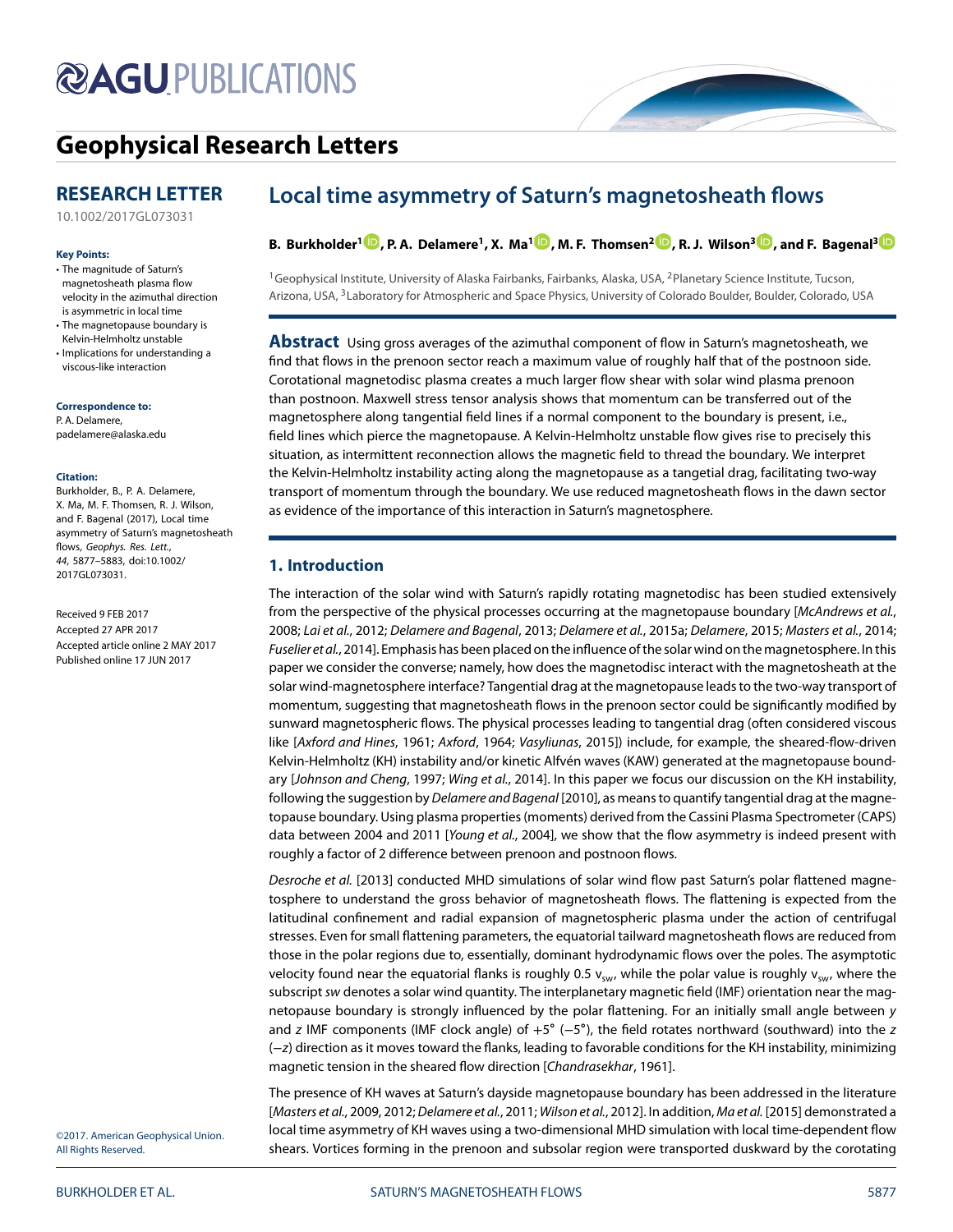magnetospheric flow, forming well-defined and long-lived vortex structures. We postulate that this is the reason duskside KH waves were more easily identified by Masters et al. [\[2012\]](#page-8-9) and Delamere et al. [\[2011\]](#page-7-8). The growth rate of the KH instability on the dawnside is very high, and the simulations showed rapid diffusion into a boundary layer, making the identification of KH vortices difficult. Boundary normal analysis confirmed this model result with persistent boundary normal modulation by KH waves on the duskside.

It has been demonstrated that reconnection and Kelvin-Helmholtz modes interact [Fairfield et al., [2000;](#page-8-12) Otto and Fairfield, [2000;](#page-8-13) Hasegawa et al., [2004;](#page-8-14) Ma et al., [2014a,](#page-8-15) [2014b\]](#page-8-16). A condition for momentum transport at the magnetopause boundary is the presence of a normal magnetic field component, producing magnetic shear stresses. Intermittent reconnection associated with the KH instability can facilitate magnetic field line thread-ing of the magnetopause boundary. Delamere and Bagenal [\[2010\]](#page-7-5) proposed the KH instability at the giant magnetospheres, driving intermittent reconnection (versus large-scale reconnection), as a plausible source of tangential drag at the magnetopause boundary. This process is analogous to the viscous-like interaction described by Axford and Hines [\[1961\]](#page-7-3). In this paper, we present evidence supporting the importance of a tangential drag at the magnetopause boundary, showing that reduced dawnside magnetosheath flows at Saturn are consistent with Maxwell stresses generated at the magnetopause boundary.

### **2. Data Analysis**

The numerically integrated moments from CAPS [\(http://www.caps.lanl.gov/moments.html\)](http://www.caps.lanl.gov/moments.html) through 2011 were used to calculate average flow properties in the magnetosheath [Thomsen and Delapp, [2005;](#page-8-17) Thomsen et al., [2010\]](#page-8-18). Adequate instrument look direction is critical for determining valid moments. For simplicity we defined the magnetosheath flow directions for the dawn and dusk sectors as  $-\hat{\phi}$  and  $+\hat{\phi}$ , respectively, where  $\hat{\bm{\phi}}$  is the azimuthal direction. As suggested by *Thomsen et al.* [\[2010\]](#page-8-18) we filter for points where the detector is looking into the flow, which means that in the prenoon magnetosheath we must be able to identify when the anticorotation direction is in the field of view (FOV). The CAPS moments data set available at the Planetary Data System (PDS), which is used for this study, has a flag indicating when flows in the  $+\hat{\phi}$  direction would be in the CAPS FOV. For measurements postnoon, we require that this flag is set. Since the instrument covers  $2\pi$  steradian through actuation, we make the assumption that if it is not looking into the direction of corotational flow, then it is capturing anticorotational flow, so for prenoon locations we use only measurements for which the corotation flag is not set. A comparison of prenoon averages obtained using this viewing filter and averages which ignore the look direction is shown in Figure [1.](#page-4-0) As expected, selecting the correct instrument viewing always gives a set of larger values. In addition, using Saturn-centered instrument view-ing [Wilson et al., [2008\]](#page-8-19), we also selected cases where the flow direction was fully within the instrument view and found little difference in the average  $V_{\phi}$  compared to cases where the flow direction was at the edge of the instrument view, suggesting that sampling half of the distribution is sufficient for determining flow speed. These lenient restrictions are vital for obtaining meaningful statistics as the instrument is often pointed almost directly at the planet. This circumstance gives a dawnside data set which has a quarter of the data used to calculate relevant averages on the duskside and thus has half of the statistical significance quantified as standard error of the mean. In addition, data points were only selected for cases within ±30° of latitude from the equator, and only for cases that satisfied requirements for instrument actuation and spacecraft rolling [Thomsen et al., [2010\]](#page-8-18).

Our expectation for a tangential drag is that the magnetosheath flows are affected by magnetospheric flows only in close proximity to the magnetopause boundary due to momentum transfer along the mostly tangential IMF field lines. Thus, we sorted our results based on time elapsed from a given boundary crossing (e.g., magnetopause and bow shock) as defined by Delamere et al. [\[2013,](#page-7-9) [2015b\]](#page-7-10). The exact locations of the boundaries following a crossing are unknown; however, we note that the Cassini spacecraft traverses approximately half of the width of the magnetosheath in 1000 min (e.g., 6  $R_S$  at 6 km s<sup>-1</sup> [Sergis et al., [2013\]](#page-8-20)), assuming a static magnetospheric configuration.

Using all magnetosheath values on both inbound and outbound trajectories with valid instrument viewing which occur within 500 min of a magnetopause crossing, we calculated an average azimuthal flow velocity  $(V_a)$  as a function of local time. Figure [2](#page-4-1) shows the local time variation in  $V_a$  for bins with a resolution of 30 min, which shows considerable asymmetry (in magnitude and variability) relative to the subsolar point at 12 LT. We are careful to interpret the dawnward shift of the stagnation point from local noon, which is also a feature found by Pilkington et al. [\[2015\]](#page-8-21), since the choice of viewing at local noon is ambiguous and we have chosen to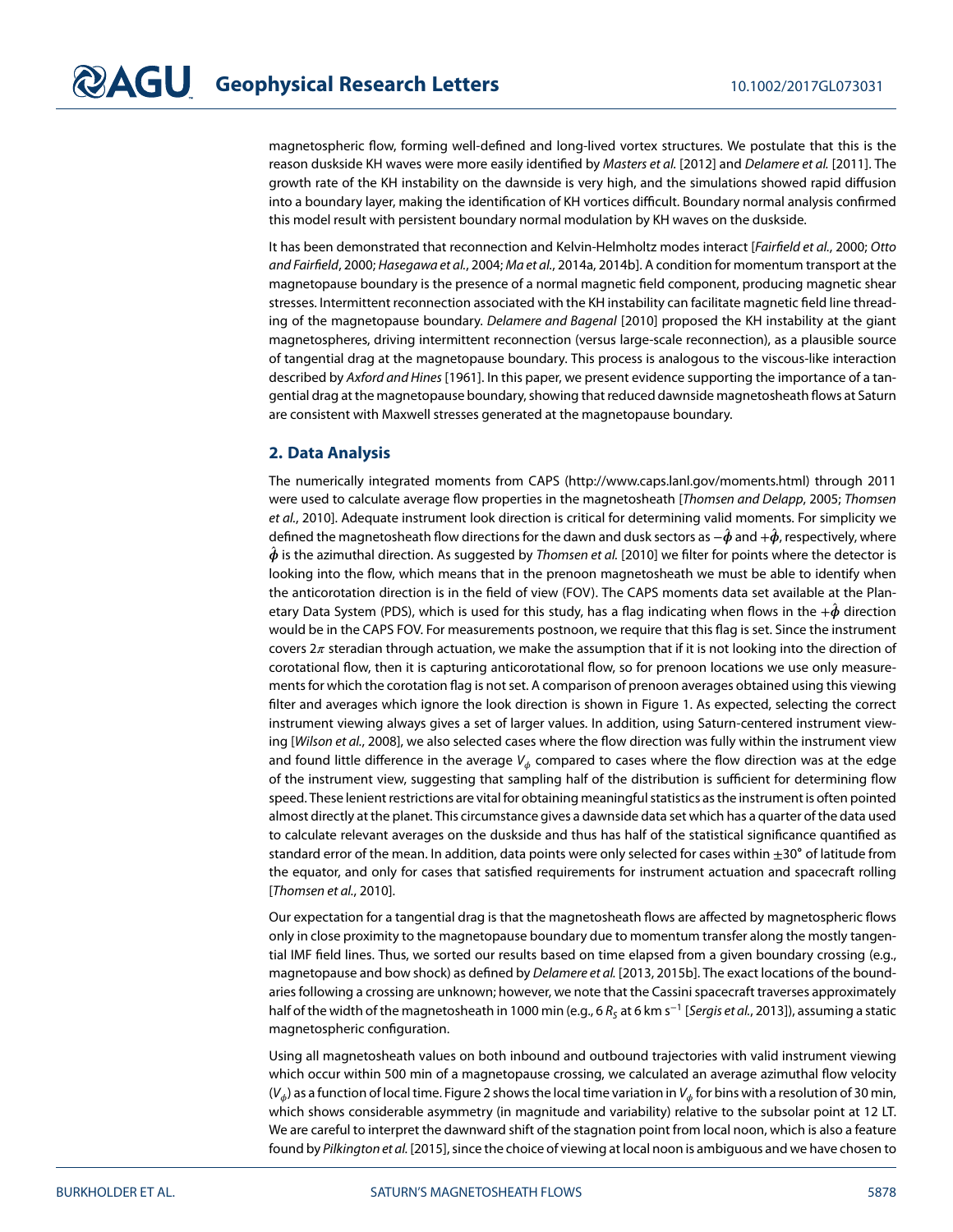

dawnside sheath viewing justification

<span id="page-4-0"></span>Figure 1. Comparison of dawnside V<sub>&</sub> averages in local time obtained by selecting "noncorotating" instrument viewing (blue) versus the same calculation where the look direction is not considered (red). The average percentage difference across all bins is calculated as 10%.

filter for positively directed azimuthal flow in this region. The blue-shaded bars give an average of the prenoon or postnoon values, excluding those at [11:30, 12:00] and [12:00, 12:30] in lieu of ambiguous viewing. For the remainder of this paper we will use an estimate of 125 km s<sup>−1</sup> for the dawnside and 200 km s<sup>−1</sup> for the duskside as representative values for the average  $V_{\phi}$ .

Figure [3](#page-5-0) (left column) shows the dependence on spacecraft time from the magnetopause boundary crossing of the average flows in the local time sectors 7:00–11:00 and 13:00–17:00. It is clear that the dawnside flow speed (red) is lower than the duskside (blue) by ~75-100 km s<sup>−1</sup>, and this deficit gradually lessens as Cassini's presumed distance to the magnetopause boundary increases. A calculation of distance from the boundary cannot be made with the spacecraft time and its velocity since the magnetopause may be moving in response to solar wind conditions at a rate which we cannot determine. However, the time elapsed from the boundary over which the deficit exists suggests that a significant fraction of magnetosheath flows are reduced from the expected asymptotic value of 200 km s<sup>-1</sup> [Desroche et al., [2013\]](#page-7-6). The spread of values indicated by the percentile bars is clearly larger on the dawnside, which may not be strictly due to asymmetric local time sampling of the spacecraft, but has physical significance in terms of variability in flow conditions. Additionally, Figure [3](#page-5-0) (right column) shows the time elapsed from bow shock crossings into the magnetosheath where time now



<span id="page-4-1"></span>**Figure 2.** Saturn's average  $V_{\phi}$  magnetosheath flows in 30 min local time bins. The blue bars show the dawn versus dusk average, excluding 11:30 to 12:30, while the box plot (black) gives the 25th, 50th, and 75th percentiles of the points included in this average. The blue dashed line is the mirror of the dusk velocities across the y axis, while the red is the dawn velocities mirrored across the  $x$  axis.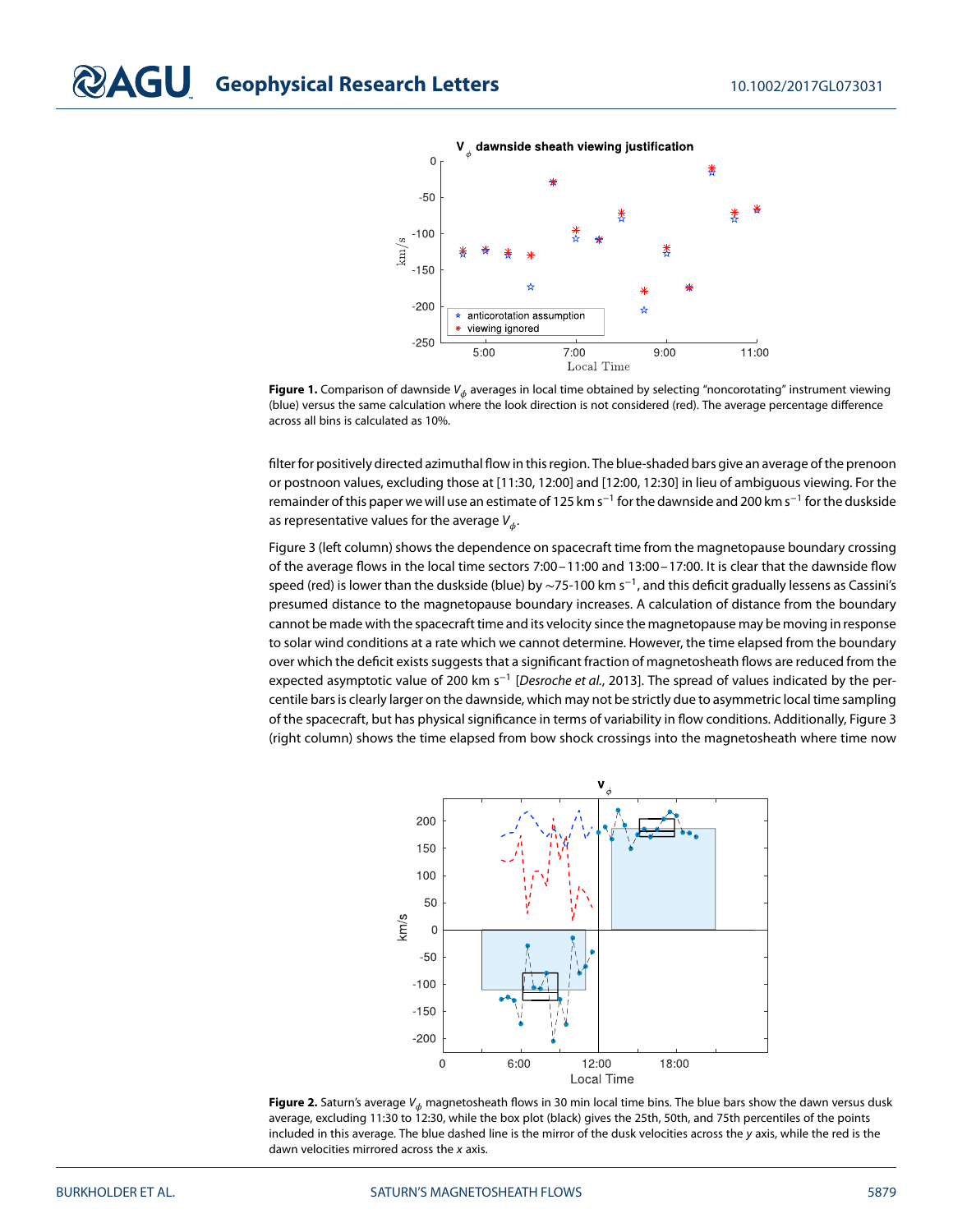

<span id="page-5-0"></span>**Figure 3.** The first 500 min after each (left column) magnetopause or (right column) bow shock boundary crossing. The value of each point above is calculated as an average of the relevant time bin across all boundary crossings in the corresponding prenoon or postnoon sectors given in the title. The error bars give the 25th, 50th, and 75th percentiles of the data used to calculate the average. Green curves represent the boundaries, and the question mark portrays that we are always unsure as to the actual distance to either boundary.

increases from right to left. The apparent dawn-dusk symmetry for flows in proximity to the bow shock shows that the flow deficit exists for only the magnetosheath nearest to the magnetopause.

### **3. Discussion**

Our interpretation of the dawn-dusk asymmetry of Saturn's magnetosheath flows is summarized in Figure [4.](#page-6-0) The region of reduced flow is illustrated by the shaded region (red), showing a gradient in flow deficit as a function of proximity to the magnetopause boundary. The Kelvin-Helmholtz vortices (green) highlight the dawn-dusk asymmetry modeled by Ma et al. [\[2015\]](#page-8-11), whereby vortices observed in the dusk sector were formed in the subsolar region and advected duskward by corotational flows in the magnetosphere. Postnoon, the flow shear is minimized and thus the KH waves no longer actively grow. The highly KH unstable dawnside boundary, on the other hand, can mediate momentum transfer.

Intermittent reconnection associated with KH could play an important role in quantifying the role of a viscous-like interaction; therefore, we use this concept as a starting point to discuss the dawnside momentum transfer. An estimate of the momentum transfer process can be made by considering the flux conservative form of the momentum equation in steady state which is given by Vasyliunas [\[2015\]](#page-8-4), i.e.,

<span id="page-5-1"></span>
$$
\nabla \cdot \left[ \rho \mathbf{u} \mathbf{u} + \mathbf{P} + \frac{B^2}{2\mu_o} \mathbf{I} - \frac{\mathbf{B} \mathbf{B}}{\mu_o} \right] = 0 \tag{1}
$$

If we assume that the momentum flux density of the magnetosheath flow is conserved in the absence of momentum transfer from the magnetosphere, then  $\nabla \cdot \rho \mathbf{u} \mathbf{u} = 0$ . For tangential momentum transfer normal to the boundary surface and the assumption of isotropic pressure, only the first and last terms of the steady state momentum equation can represent shear stresses through off diagonal elements. Let +*̂* **t** be the tangential magnetosheath flow (tailward) direction and +**n***̂* be the direction normal to the magnetopause boundary, pointing from the magnetosphere to the magnetosheath. If the magnetosheath flow is modified (i.e., reduced) due to Maxwell shear stresses at the magnetopause boundary, then **BB** ≈  $-B_tB_n\hat{\bf t}\hat{\bf n}$  (blue lines in Figure [4\)](#page-6-0). Indeed, we can also consider the Reynolds stress, ( $\rho u_t u_n$ )**t̂n**̂; however, since the momentum flux due to Maxwell stresses is 2–3 times larger [Miura, [1984\]](#page-8-22), we omit this contribution from our calculations.

The momentum transfer from the solar wind to the magnetosphere was investigated by Delamere and Bagenal [\[2013\]](#page-7-0) in terms of the limiting case where the IMF fully threads the magnetopause boundary. In this limit, the giant magnetospheres can essentially be treated as a comet-like interaction where the solar wind is mass loaded by the magnetospheric plasma sources. Following the Walén relation for an Alfvénic interaction, the maximum momentum flux density delivered to the magnetosphere is

$$
\frac{\mathbf{BB}}{\mu_o} \approx \frac{M_{\rm sw} B_{\rm IMF}^2}{\mu_o} \hat{\mathbf{t}} \hat{\mathbf{n}} \tag{2}
$$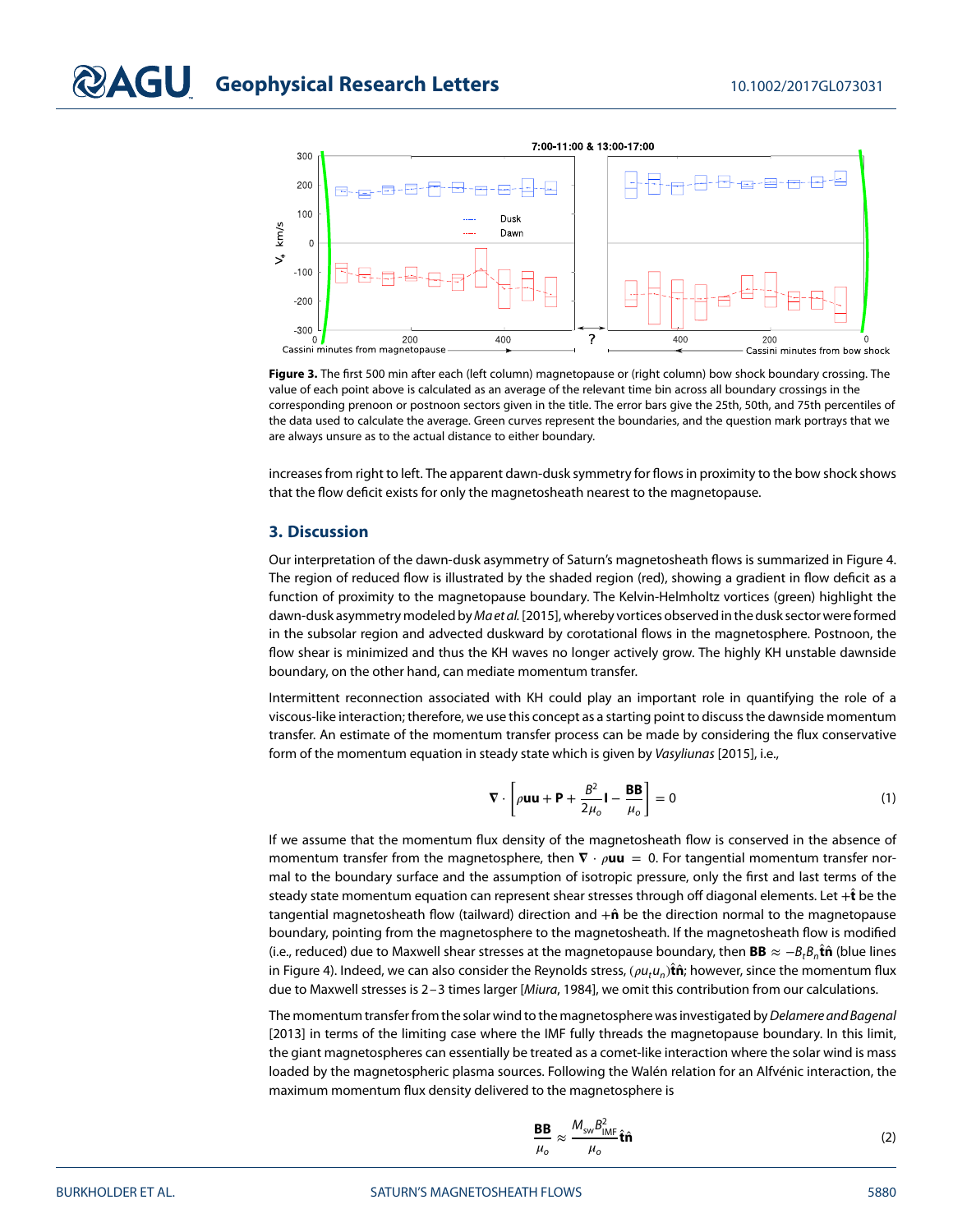# **COAGU** Geophysical Research Letters 10.1002/2017GL073031



<span id="page-6-0"></span>**Figure 4.** Magnetic field lines (blue) thread the dawnside magnetopause boundary in the presence of Kelvin-Helmholtz waves (green). The tangential and normal components of the magnetic field across the magnetopause boundary constitute Maxwell shear stresses, facilitating momentum transfer. The shaded area shows a gradient representing the severity of the momentum deficit.

where  $M_{\text{sw}}$  is the solar wind Mach number and  $B_{\text{IMF}}$  is the IMF strength. The volume integral of the steady momentum equation can be written as a surface integral via the divergence theorem, or

$$
\int (\rho u_t u_t)_{\text{sh}} \text{d}a_t = \int \frac{B_t B_n}{\mu_o} \text{d}a_n \tag{3}
$$

where the subscript "sh" refers to magnetosheath quantities and where da, refers to the magnetosheath inflow/outflow surfaces and da<sub>n</sub> is the magnetopause boundary. The ratio of tangential area to the normal area is estimated to be  $a_t/a_n \sim 1/5$  for an affected magnetosheath width ∼ 3  $R_S$  and a distance along the magnetopause boundary from 7 to 10 LT ~15  $R_S$ . This area ratio estimate avoids the flank/tail region where flows may not be corotational and is based on the effected magnetosheath width from the data (Figure [3\)](#page-5-0). The average magnetosheath number density in this region from the numerical moments is 0.18 cm<sup>−</sup>3. If we assume that the interplanetary magnetic field, on average, is 0.5 nT [Jackman and Arridge, [2011\]](#page-8-23) and use the flow deficit from the expected value calculated from the data ( $\Delta u_t$ )<sub>sh</sub> ~ 75 km s<sup>−1</sup>, then we find

$$
\rho(\Delta u_t)_{\rm sh}^2 \left(\frac{\mu_o}{M_{\rm sw} B_{\rm IMF}^2}\right) \left(\frac{a_t}{a_n}\right) \sim 0.2\tag{4}
$$

Thus, the momentum flux deficit is consistent with the solar wind transferring a significant fraction of the maximum possible momentum to the magnetosphere in the dayside sector. The fully draped IMF field configuration is not expected to be realized until farther downstream in the tail region, yet the momentum transfer is found to be substantial.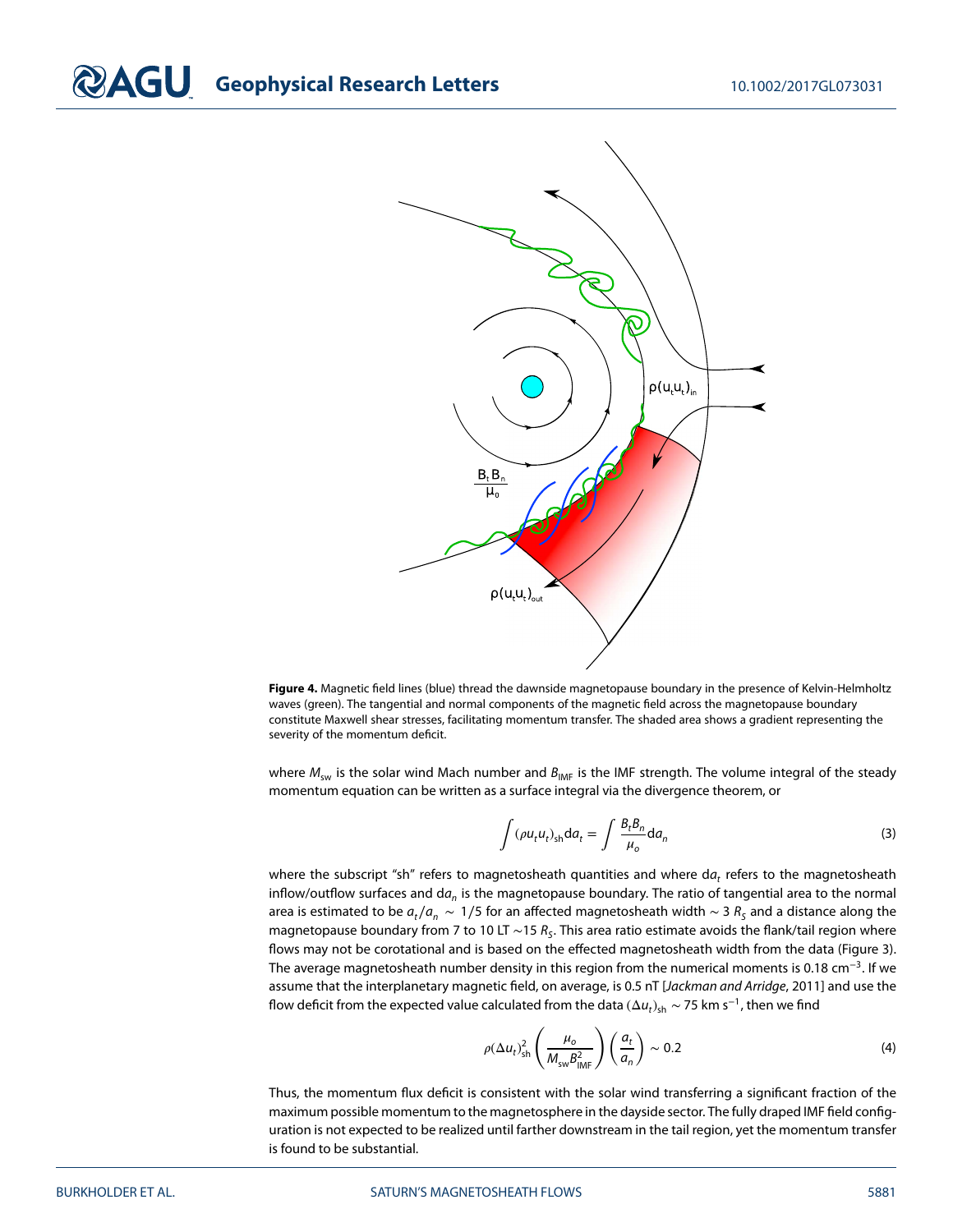Alternatively, we could consider preferential mass transport from the magnetosphere, leading to a net mass loading of the magnetosheath. In the case of KH, the  $\rho u_t u_n$  term in equation [\(1\)](#page-5-1) would be unbalanced, with more momentum flux directed from the magnetosphere to the magnetosheath. For a diffusive transport process like KAW, the effective mass loading of the sheath could be treated with a mass loading term on the right-hand side of equation [\(1\)](#page-5-1), such that  $\rho(\Delta u^2)_{sh}a_t = M u_{ms}$ , where M is the net mass loading rate of the sheath and  $u_{\rm ms}$  is the magnetospheric flow speed (upper limit) in the Saturn/Sun reference frame. For  $u_{\rm ms}$  = 100 km s<sup>−1</sup> and  $a_t$  = 3×4  $R_S^2$ ,  $\dot M$  ~ 1 kg s<sup>−1</sup>. This is a small fraction of the plasma mass transport rates of 50–100 kg s<sup>−</sup><sup>1</sup> from Enceladus [Fleshman et al., [2013\]](#page-8-24).

Finally, we conclude that our findings are consistent with the 7% dawnward shift of the magnetopause bound-ary discussed by Pilkington et al. [\[2015\]](#page-8-21), who also attributed their finding to "the intrinsic asymmetry in plasma flow around the planet with respect to the direction of solar wind flow." Although the solar wind is the primary driver of the system, magnetospheric phenomena could also contribute to the dynamics of the plasma flow. In simulations by Kivelson and Jia [\[2014\]](#page-8-25), a system of field-aligned currents rotating with the planet produces modulations in field and plasma conditions which occur at the planetary oscillation period. The asymmetry in the shape of the magnetopause which they found in simulations was similar, albeit larger, than that found from the data study by Pilkington et al. [\[2015\]](#page-8-21), suggesting that internal drivers could also influence dawn/dusk asymmetry. Fundamentally, however, the solar wind interaction must be at the root of observed dawn/dusk asymmetries.

### **4. Conclusions**

We summarize our findings as follows.

- 1. Cassini plasma data show an asymmetry of ∼75 km s<sup>−</sup><sup>1</sup> between the dawnside and duskside of Saturn's magnetosheath. We interpret this as a consequence of the flow shear between the solar wind and corotational magnetosphere plasma which is maximized on the prenoon flank.
- 2. Saturn's interaction with the solar wind could be dominated by viscous-like processes at the magnetopause boundary—a situation that is very different from Earth where large-scale Dungey reconnection dominates.
- 3. The momentum deficit in Saturn's dawnside magnetosheath is consistent with maximum momentum transfer via magnetic shear stresses from the solar wind.
- 4. The large momentum transfer to the magnetosphere suggests that local time asymmetries in magnetospheric dynamics are strongly influenced by the solar wind interaction.
- 5. The dawn flank is subject to significant flow shears and is likely subject to ongoing Kelvin-Helmholtz instability and related intermittent and small-scale reconnection.
- 6. Similar considerations are applicable to any giant magnetosphere whose corotating magnetodisc creates a sheared flow with the solar wind which is asymmetric in local time, i.e., Jupiter. The hydrodynamic conditions of this configuration imply an asymmetry of the type we present here.

#### **References**

- <span id="page-7-4"></span><span id="page-7-3"></span>Axford, W. I. (1964), Viscous interaction between the solar wind and the Earth's magnetosphere, Planet. Space Sci., 12, 45–53. Axford, W. I., and C. O. Hines (1961), A unifying theory of high latitude geophysical phenomena and geomagnetic storms, Can. J. Phys., 39, 1433–1464.
- <span id="page-7-7"></span><span id="page-7-2"></span>Chandrasekhar, S. (1961), Hydrodynamic and Hydromagnetic Stability, International Series of Monographs on Physics, Clarendon, Oxford. Delamere, P. A. (2015), Magnetotails in the Solar System, chap. Solar Wind Interaction With the Giant Magnetospheres and Earth's Magnetosphere, John Wiley, Hoboken, N. J.
- <span id="page-7-5"></span>Delamere, P. A., and F. Bagenal (2010), Solar wind interaction with Jupiter's magnetosphere, J. Geophys. Res., 115, A10201, doi[:10.1029/2010JA015347.](http://dx.doi.org/10.1029/2010JA015347)

<span id="page-7-0"></span>Delamere, P. A., and F. Bagenal (2013), Magnetotail structure of the giant magnetospheres: Implications of the viscous interaction with the solar wind, J. Geophys. Res. Space Physics, 118, 7045–7053, doi[:10.1002/2013JA019179.](http://dx.doi.org/10.1002/2013JA019179)

- <span id="page-7-8"></span>Delamere, P. A., R. J. Wilson, and A. Masters (2011), Kelvin-Helmholtz instability at Saturn's magnetopause: Hybrid simulations, J. Geophys. Res., 116, A10222, doi[:10.1029/2011JA016724.](http://dx.doi.org/10.1029/2011JA016724)
- <span id="page-7-9"></span>Delamere, P. A., R. J. Wilson, S. Eriksson, and F. Bagenal (2013), Magnetic signatures of Kelvin-Helmholtz vortices on Saturn's magnetopause: Global survey, J. Geophys. Res. Space Physics, 118, 393–404, doi[:10.1029/2012JA018197.](http://dx.doi.org/10.1029/2012JA018197)
- <span id="page-7-1"></span>Delamere, P. A., F. Bagenal, C. Paranicas, A. Masters, A. Radioti, B. Bonfond, L. Ray, X. Jia, J. Nichols, and C. Arridge (2015a), Solar wind and internally driven dynamics: Influences on magnetodiscs and auroral responses, Space Sci. Rev., 187, 51–97, doi[:10.1007/s11214-014-0075-1.](http://dx.doi.org/10.1007/s11214-014-0075-1)
- <span id="page-7-10"></span>Delamere, P. A., A. Otto, X. Ma, F. Bagenal, and R. J. Wilson (2015b), Magnetic flux circulation in the rotationally driven giant magnetospheres, J. Geophys. Res. Space Physics, 120, 4229–4245, doi[:10.1002/2015JA021036.](http://dx.doi.org/10.1002/2015JA021036)
- <span id="page-7-6"></span>Desroche, M., F. Bagenal, P. A. Delamere, and N. Erkaev (2013), Conditions at the magnetopause of Saturn and implications for the solar wind interaction, J. Geophys. Res. Space Physics, 118, 3087–3095, doi[:10.1002/jgra.50294.](http://dx.doi.org/10.1002/jgra.50294)

#### **Acknowledgments**

The authors acknowledge support from NASA grant NNX11AK80G. Work at PSI was supported by the NASA Cassini Project through JPL contract 1243218 with Southwest Research Institute. CAPS/IMS ion moments are available as a pre-peer-reviewed data product at the PDS [\(http://ppi.pds.nasa.gov/search/](http://ppi.pds.nasa.gov/search/view/?f=yes&id=pds://PPI/CO-S_SW-CAPS-5-DDR-ION-MOMENTS-V1.0) [view/?f=yes&id=pds://PPI/CO-S\\_SW-](http://ppi.pds.nasa.gov/search/view/?f=yes&id=pds://PPI/CO-S_SW-CAPS-5-DDR-ION-MOMENTS-V1.0)[CAPS-5-DDR-ION-MOMENTS-V1.0\)](http://ppi.pds.nasa.gov/search/view/?f=yes&id=pds://PPI/CO-S_SW-CAPS-5-DDR-ION-MOMENTS-V1.0)